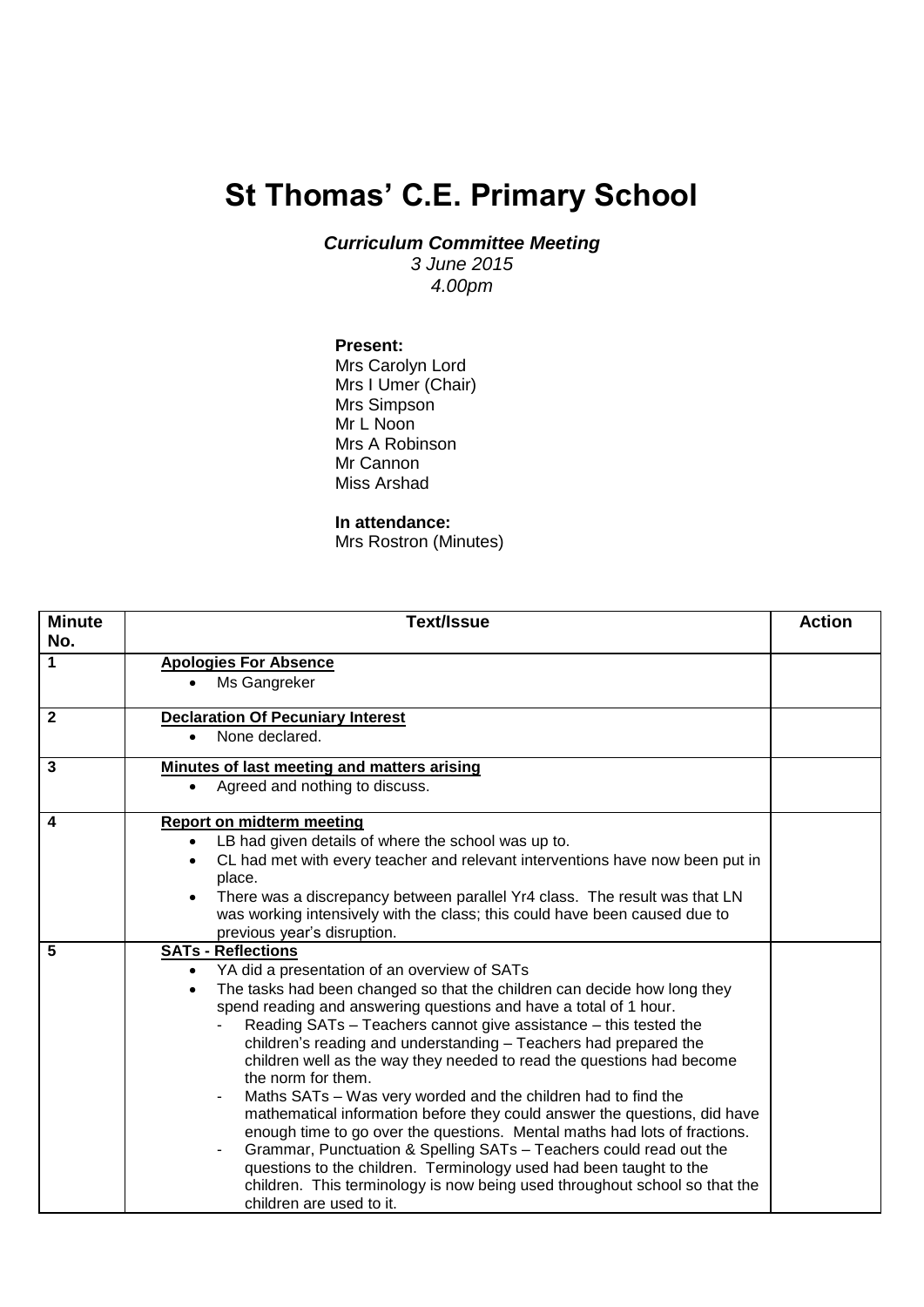|   |           | Level 6                                                                                                                                            |  |
|---|-----------|----------------------------------------------------------------------------------------------------------------------------------------------------|--|
|   |           | These tests were held in the afternoons                                                                                                            |  |
|   |           | Maths – was a 30 minute booklet – out children are not always used to                                                                              |  |
|   |           | using the calculator, need the children to spend more time using calculator                                                                        |  |
|   |           | in the future.                                                                                                                                     |  |
|   |           | Reading - The paper was very hard and different to previous papers. The                                                                            |  |
|   |           | questions were very worded.                                                                                                                        |  |
|   |           | GPS – Very intense and difficult questions and had to give own opinion                                                                             |  |
|   |           | and justify their answers and give valid points.                                                                                                   |  |
|   |           | Easter Club had helped to prepare the children for SATs and also the children                                                                      |  |
|   |           | completing Level 6.                                                                                                                                |  |
|   | $\bullet$ | One of the Level 6 Maths questions was given to the Governors to show how                                                                          |  |
|   |           | hard some of the questions were.                                                                                                                   |  |
|   | ٠         | Papers were given out to Governors to look through the questions.                                                                                  |  |
|   |           | Skills had been taught to prepare the children for these questions.                                                                                |  |
|   |           | CL stated that Staff had worked hard in preparing the children and then<br>keeping them calm and helping them through the week. Revision Clubs had |  |
|   |           | provided children with the opportunity to ask for help with areas that they did                                                                    |  |
|   |           | not understand, the teachers worked well with the children on this.                                                                                |  |
|   | $\bullet$ | YA said that all the children had worked really hard and pushed themselves                                                                         |  |
|   |           | and had given 110%.                                                                                                                                |  |
|   | $\bullet$ | Breakfast Club had worked well.                                                                                                                    |  |
|   | ٠         | The new curriculum will include level 6 type of questions in future.                                                                               |  |
|   | $\bullet$ | Results are due on 23 June 2015, letters are sent to the children and will then                                                                    |  |
|   |           | be available on the school website.                                                                                                                |  |
|   | $\bullet$ | The completed papers will be returned and staff will be analysed and if                                                                            |  |
|   |           | appropriate will be sent for re-marking.                                                                                                           |  |
|   | $\bullet$ | Future SATs will focus more on writing. Maths will be the biggest change due                                                                       |  |
|   |           | to the new curriculum so will require extra work towards these changes. Staff                                                                      |  |
|   |           | are attending external training in preparation. There will be an evaluation                                                                        |  |
|   |           | session towards the end of the year to find where staff will need extra support.                                                                   |  |
|   |           |                                                                                                                                                    |  |
|   |           | LM class focusing on maths. Focus for SDP will be towards writing                                                                                  |  |
| 6 |           | Monitoring - Reflections and lesson observations                                                                                                   |  |
|   | $\bullet$ | CL and all subject leaders has completed round 2 of the monitoring.                                                                                |  |
|   | $\bullet$ | Monitoring has been over 3 nights, this was originally done after Christmas and                                                                    |  |
|   |           | then has been repeated before half term and there have been positive                                                                               |  |
|   |           | outcomes from the planning.                                                                                                                        |  |
|   |           | Curriculum Co-ordinator's have addressed any issues that have been raised.                                                                         |  |
|   |           | Timetable for them have been over a 3 week period, everyone has completed                                                                          |  |
|   |           | peer to peer and self evaluations - feedback was given quickly via iPad.                                                                           |  |
|   | $\bullet$ | An example of the feedback was shown to the Governors which showed start                                                                           |  |
|   |           | and end results - positives had been added along with suggestions for                                                                              |  |
|   |           | improvements.                                                                                                                                      |  |
|   |           | Co-ordinators met with some of the children to gain their feedback to general                                                                      |  |
|   |           | questions, the older children wanted time to read feedback and reflect on their                                                                    |  |
|   |           | last piece of work.                                                                                                                                |  |
|   |           | All results were discussed with staff.                                                                                                             |  |
|   |           | CL spoke to all the Teachers regarding planning.                                                                                                   |  |
|   |           | The results of the monitoring are :-<br>to keep over a three week block as this worked well and gave enough                                        |  |
|   |           | time to arrange. Also gave time to work on improvements for planning                                                                               |  |
|   |           | and marking.                                                                                                                                       |  |
|   |           | feedback can be used to continue and progress.                                                                                                     |  |
|   |           | photographs can be taken instantly on iPads and sent to Teachers.                                                                                  |  |
|   |           | a book was put together and emailed to all Teachers so that they can                                                                               |  |
|   |           | share good practice, see other Teachers ideas and use these and as                                                                                 |  |
|   |           | this has now been used several times it has been found to provide a                                                                                |  |
|   |           | good sharing platform.                                                                                                                             |  |
|   |           | Lesson observations are completed traditionally - feedback if given to                                                                             |  |
|   |           | everyone.                                                                                                                                          |  |
|   |           | 75% of Teachers are working at outstanding. 80-85% are good towards                                                                                |  |
|   | ٠         | outstanding.<br>There are a small minority of things that go wrong (nerves/over planning/afraid                                                    |  |